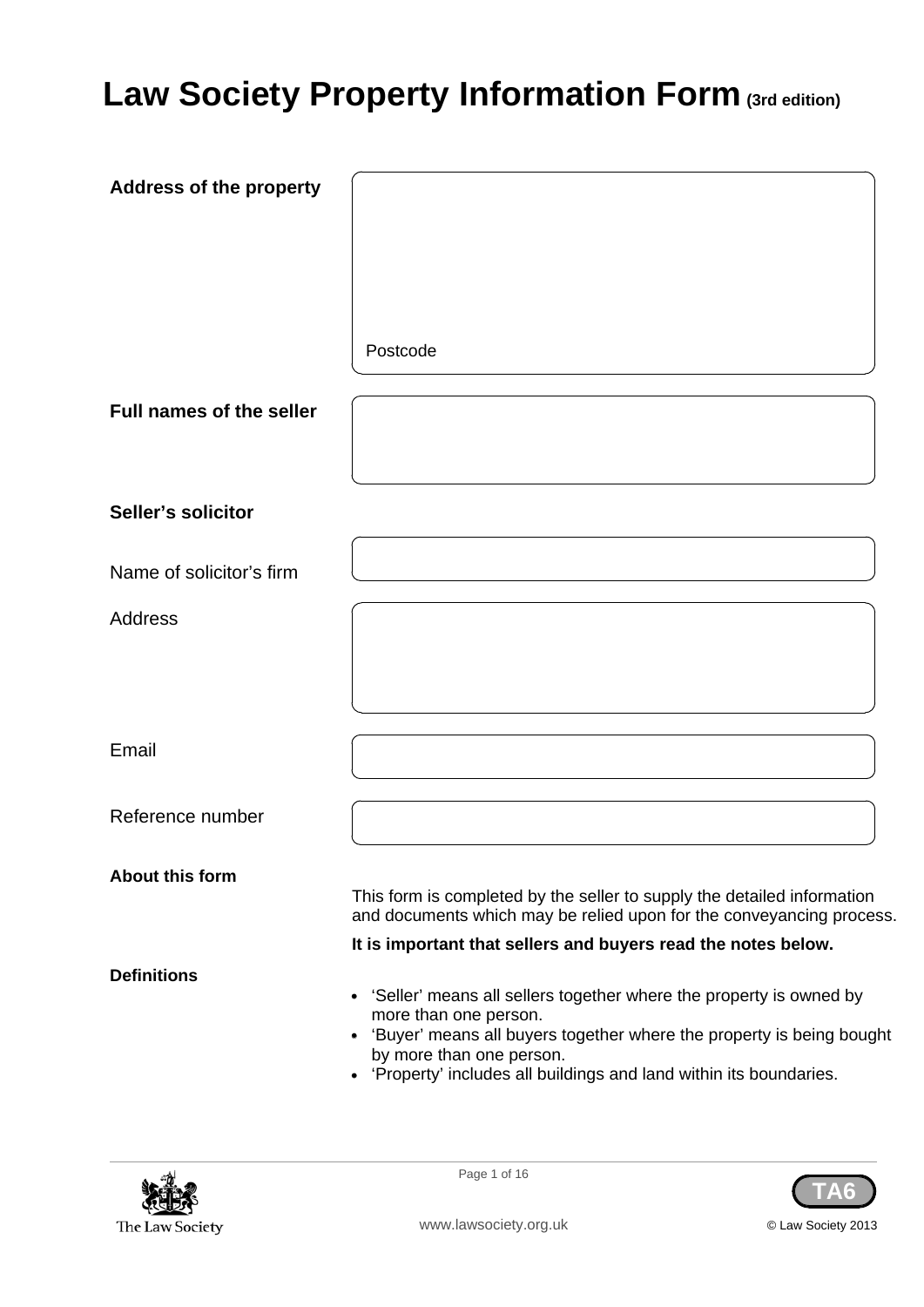- The answers should be prepared by the person or persons who are named as owner on the deeds or Land Registry title or by the owner's legal representative(s) if selling under a power of attorney or grant of probate or representation. If there is more than one seller, you should prepare the answers together or, if only one seller prepares the form, the other(s) should check the answers given and all sellers should sign the form.
- If you do not know the answer to any question, you must say so. If you are unsure of the meaning of any questions or answers, please ask your solicitor. Completing this form is not mandatory, but omissions or delay in providing some information may delay the sale.
- If you later become aware of any information which would alter any replies you have given, you must inform your solicitor immediately. This is as important as giving the right answers in the first place. Do not change any arrangements concerning the property with anyone (such as a tenant or neighbour) without first consulting your solicitor.
- It is very important that your answers are accurate. If you give incorrect or incomplete information to the buyer (on this form or otherwise in writing or in conversation, whether through your estate agent or solicitor or directly to the buyer), the buyer may make a claim for compensation from you or refuse to complete the purchase.
- You should answer the questions based upon information known to you (or, in the case of legal representatives, you or the owner). You are not expected to have expert knowledge of legal or technical matters, or matters that occurred prior to your ownership of the property.
- Please give your solicitor any letters, agreements or other papers which help answer the questions. If you are aware of any which you are not supplying with the answers, tell your solicitor. If you do not have any documentation you may need to obtain copies at your own expense. Also pass to your solicitor any notices you have received concerning the property and any which arrive at any time before completion of the sale.

# **Instructions to the buyer**

- If the seller gives you, separately from this form, any information concerning the property (in writing or in conversation, whether through an estate agent or solicitor or directly to you) on which you wish to rely when buying the property, you should tell your solicitor.
- You are entitled to rely on the replies given to enquiries but in relation to the physical condition of the property, the replies should not be treated as a substitute for undertaking your own survey or making your own independent enquiries, which you are recommended to do.
- The seller is only obliged to give answers based on their own information. They may not have knowledge of legal or technical matters. You should not expect the seller to have knowledge of, or give information about, matters prior to their ownership of the property.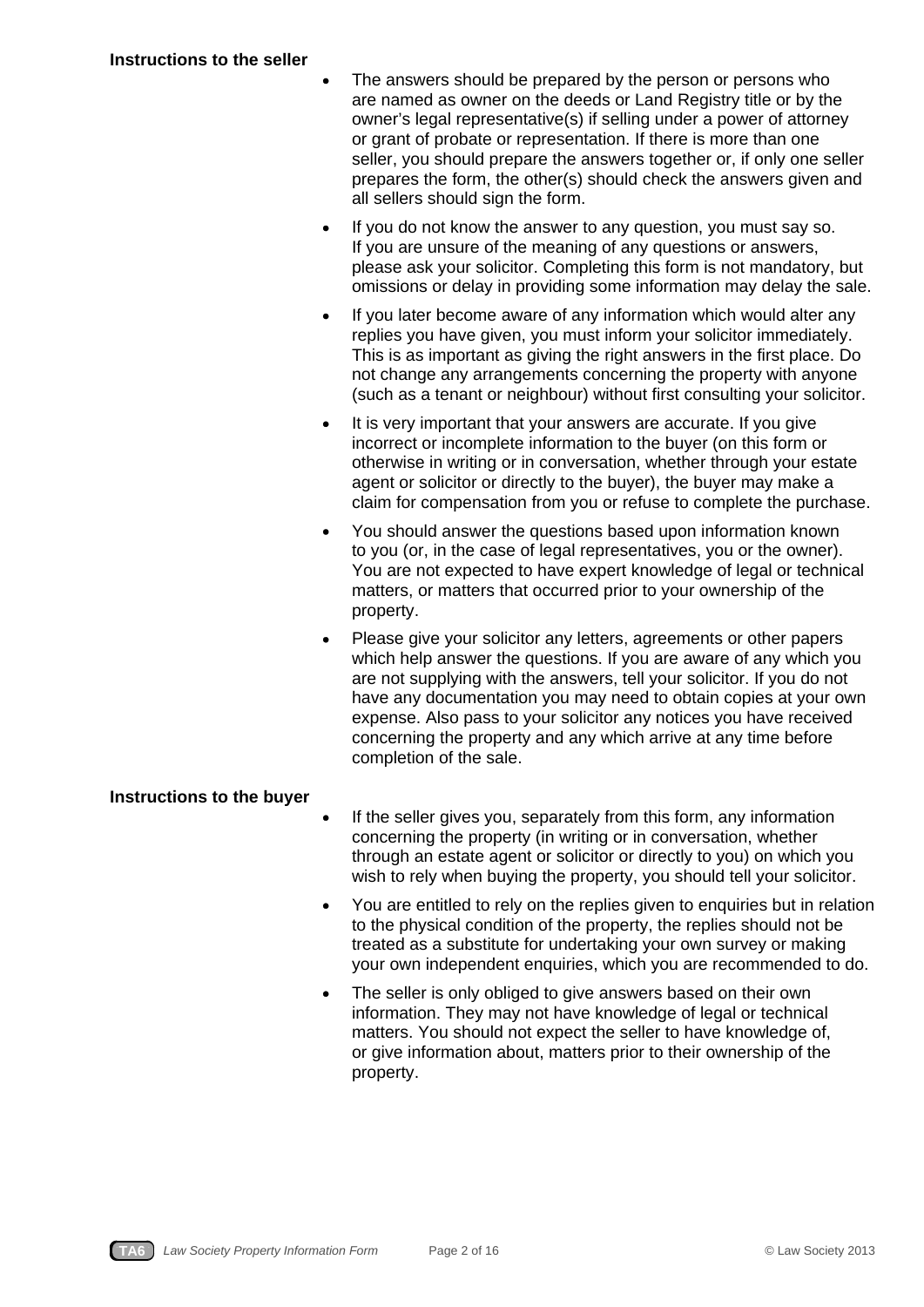**1**

### **If the property is leasehold this section, or parts of it, may not apply.**

**1.1** Looking towards the property from the road, who owns or accepts responsibility to maintain or repair the boundary features:

| (a) | on the left?  | $\Box$ Seller<br>Shared        | Neighbour<br>$\blacksquare$<br>Not known<br>$\Box$ |
|-----|---------------|--------------------------------|----------------------------------------------------|
| (b) | on the right? | $\Box$ Seller<br>$\Box$ Shared | Neighbour<br>$\Box$<br>Not known<br>$\Box$         |
| (c) | at the rear?  | $\Box$ Seller<br>□ Shared      | Neighbour<br>$\Box$<br>$\Box$ Not known            |
| (d) | at the front? | $\Box$ Seller<br>Shared        | Neighbour<br>$\blacksquare$<br>Not known           |

**1.2** If the boundaries are irregular please indicate ownership by written description or by reference to a plan:

| 1.3 Is the seller aware of any boundary feature having been<br>moved in the last 20 years? If Yes, please give details:                                                             | Yes | <b>No</b> |
|-------------------------------------------------------------------------------------------------------------------------------------------------------------------------------------|-----|-----------|
|                                                                                                                                                                                     |     |           |
| 1.4 During the seller's ownership, has any land previously forming<br>part of the property been sold or has any adjacent property<br>been purchased? If Yes, please give details:   | Yes | <b>No</b> |
|                                                                                                                                                                                     |     |           |
| 1.5 Does any part of the property or any building on the property<br>overhang, or project under, the boundary of the neighbouring<br>property or road? If Yes, please give details: | Yes | <b>No</b> |
|                                                                                                                                                                                     |     |           |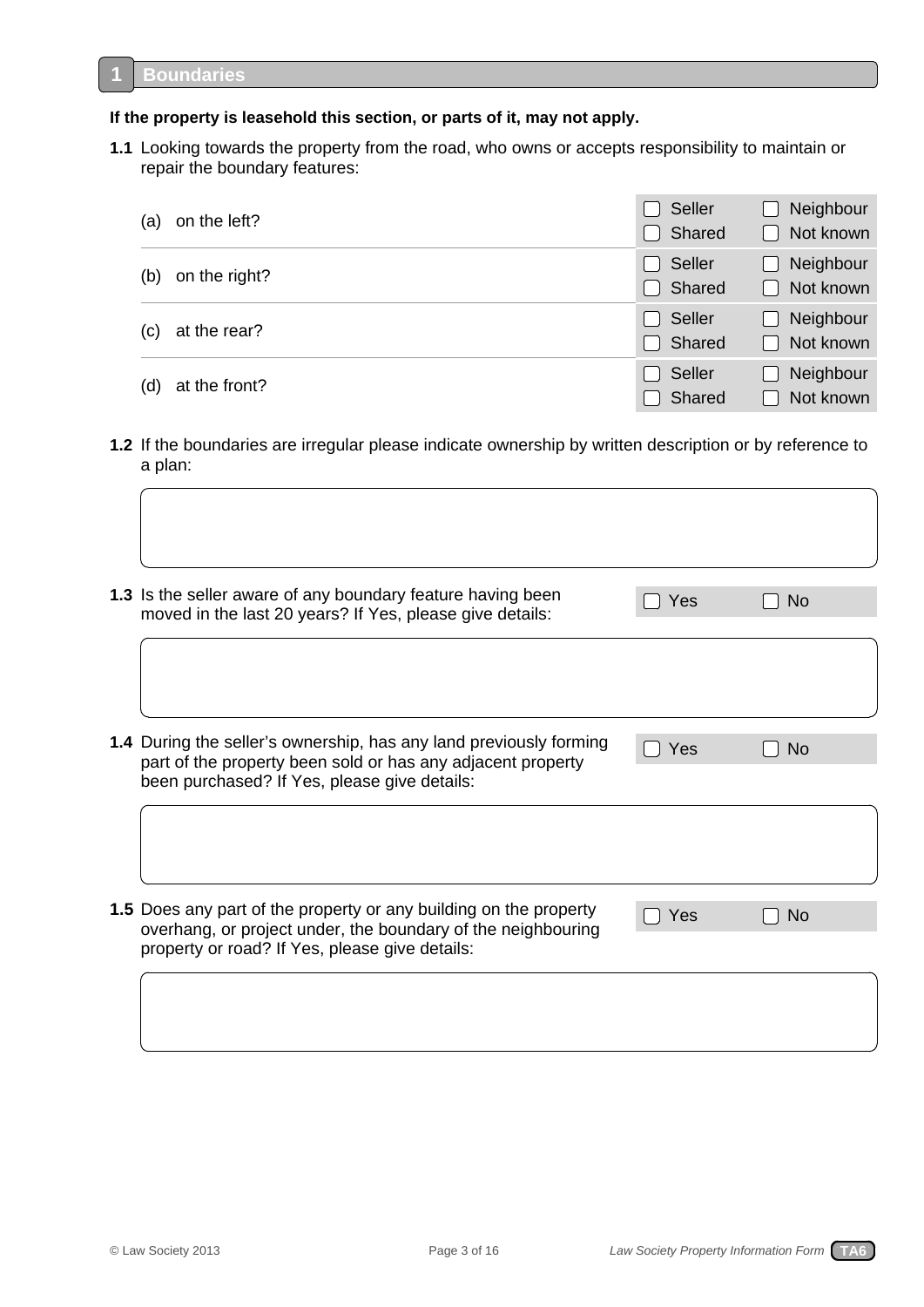**1**

L

**1.6** Has any notice been received under the Party Wall Act 1996 in respect of any shared/party boundaries? If Yes, please supply a copy, and give details of any works carried out or agreed:

| Yes | $\Box$ No              |
|-----|------------------------|
|     | Enclosed [ ] To follow |

| $\overline{2}$ | <b>Disputes and complaints</b>                                                                                                                |     |                |
|----------------|-----------------------------------------------------------------------------------------------------------------------------------------------|-----|----------------|
|                | 2.1 Have there been any disputes or complaints regarding this<br>property or a property nearby? If Yes, please give details:                  | Yes | N <sub>o</sub> |
|                |                                                                                                                                               |     |                |
|                | 2.2 Is the seller aware of anything which might lead to a dispute<br>about the property or a property nearby? If Yes, please<br>give details: | Yes | <b>No</b>      |
|                |                                                                                                                                               |     |                |

|  | <b>3</b> Notices and proposals |  |
|--|--------------------------------|--|
|  |                                |  |

| <b>3.1</b> Have any notices or correspondence been received or sent<br>(e.g. from or to a neighbour, council or government<br>department), or any negotiations or discussions taken place,<br>which affect the property or a property nearby? If Yes, please<br>give details: | Yes | <b>No</b>      |
|-------------------------------------------------------------------------------------------------------------------------------------------------------------------------------------------------------------------------------------------------------------------------------|-----|----------------|
|                                                                                                                                                                                                                                                                               |     |                |
| 3.2 Is the seller aware of any proposals to develop property or<br>land nearby, or of any proposals to make alterations to<br>buildings nearby? If Yes, please give details:                                                                                                  | Yes | N <sub>0</sub> |
|                                                                                                                                                                                                                                                                               |     |                |

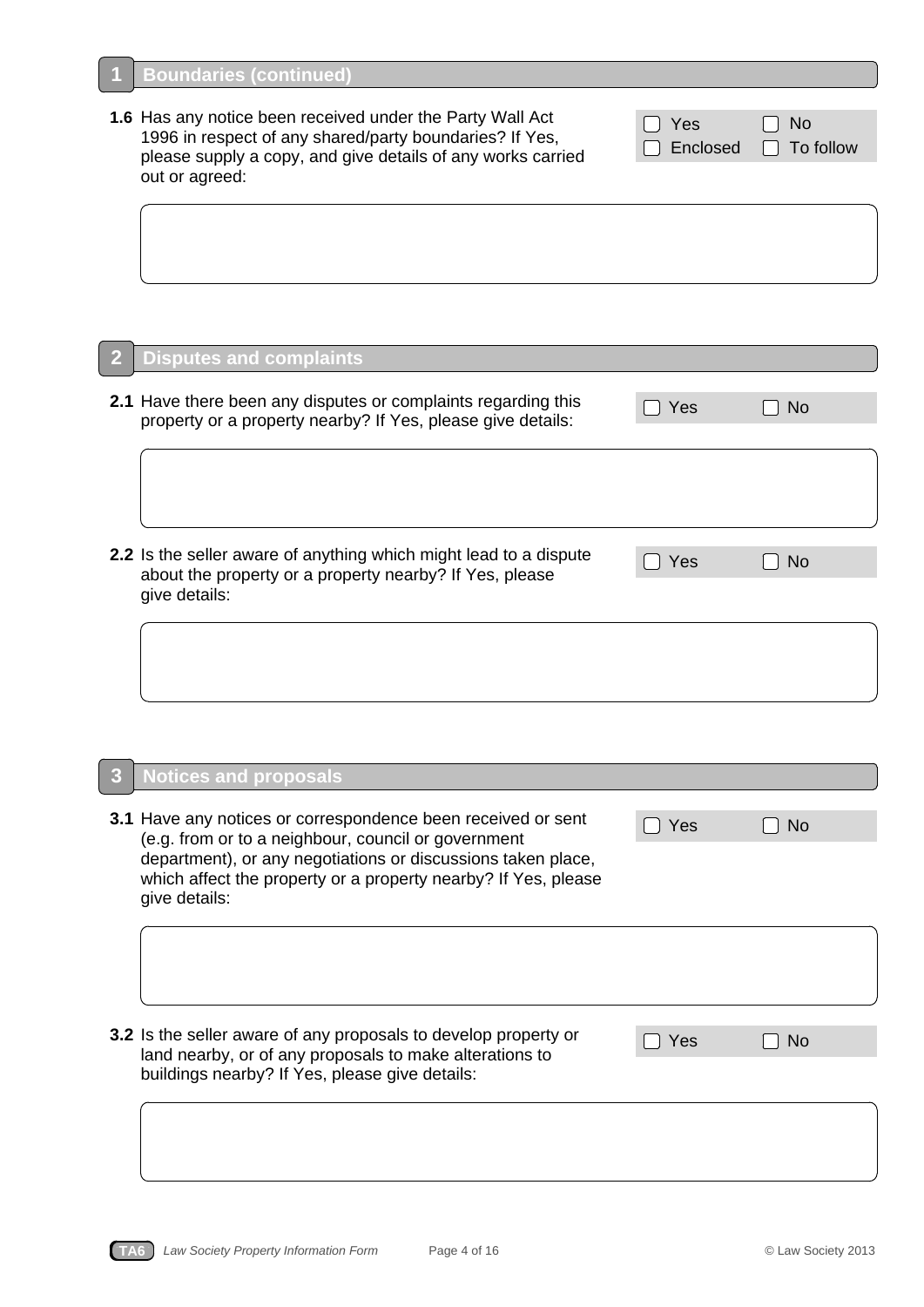# **Alterations, planning and building control**

**4**

**Note to seller:** All relevant approvals and supporting paperwork referred to in section 4 of this form, such as listed building consents, planning permissions, Building Regulations consents and completion certificates should be provided. If the seller has had works carried out the seller should produce the documentation authorising this. Copies may be obtained from the relevant local authority website. Competent Persons Certificates may be obtained from the contractor or the scheme provider (e.g. FENSA or Gas Safe Register). Further information about Competent Persons Certificates can be found at: **www.gov.uk**.

**Note to buyer:** If any alterations or improvements have been made since the property was last valued for council tax, the sale of the property may trigger a revaluation. This may mean that following completion of the sale, the property will be put into a higher council tax band. Further information about council tax valuation can be found at: **www.voa.gov.uk**.

- **4.1** Have any of the following changes been made to the whole or any part of the property (including the garden)?
	- (a) Building works (e.g. extension, loft or garage  $\Box$  Yes  $\Box$  No conversion, removal of internal walls). If Yes, please give details including dates of all work undertaken:

| (b) | Change of use (e.g. from an office to a residence)                                                 | <b>No</b><br>Yes<br>Year    |
|-----|----------------------------------------------------------------------------------------------------|-----------------------------|
| (C) | Installation of replacement windows, roof windows,<br>roof lights, glazed doors since 1 April 2002 | Yes<br><b>No</b><br>Year(s) |
|     | Addition of a conservatory                                                                         | No.<br>Yes<br>Year          |

- **4.2** If Yes to any of the questions in 4.1 and if the work was undertaken during the seller's ownership of the property:
	- (a) please supply copies of the planning permissions, Building Regulations approvals and Completion Certificates, OR:
	- (b) if none were required, please explain why these were not required e.g. permitted development rights applied or the work was exempt from Building Regulations:

Further information about permitted development can be found at: **www.planningportal.gov.uk**.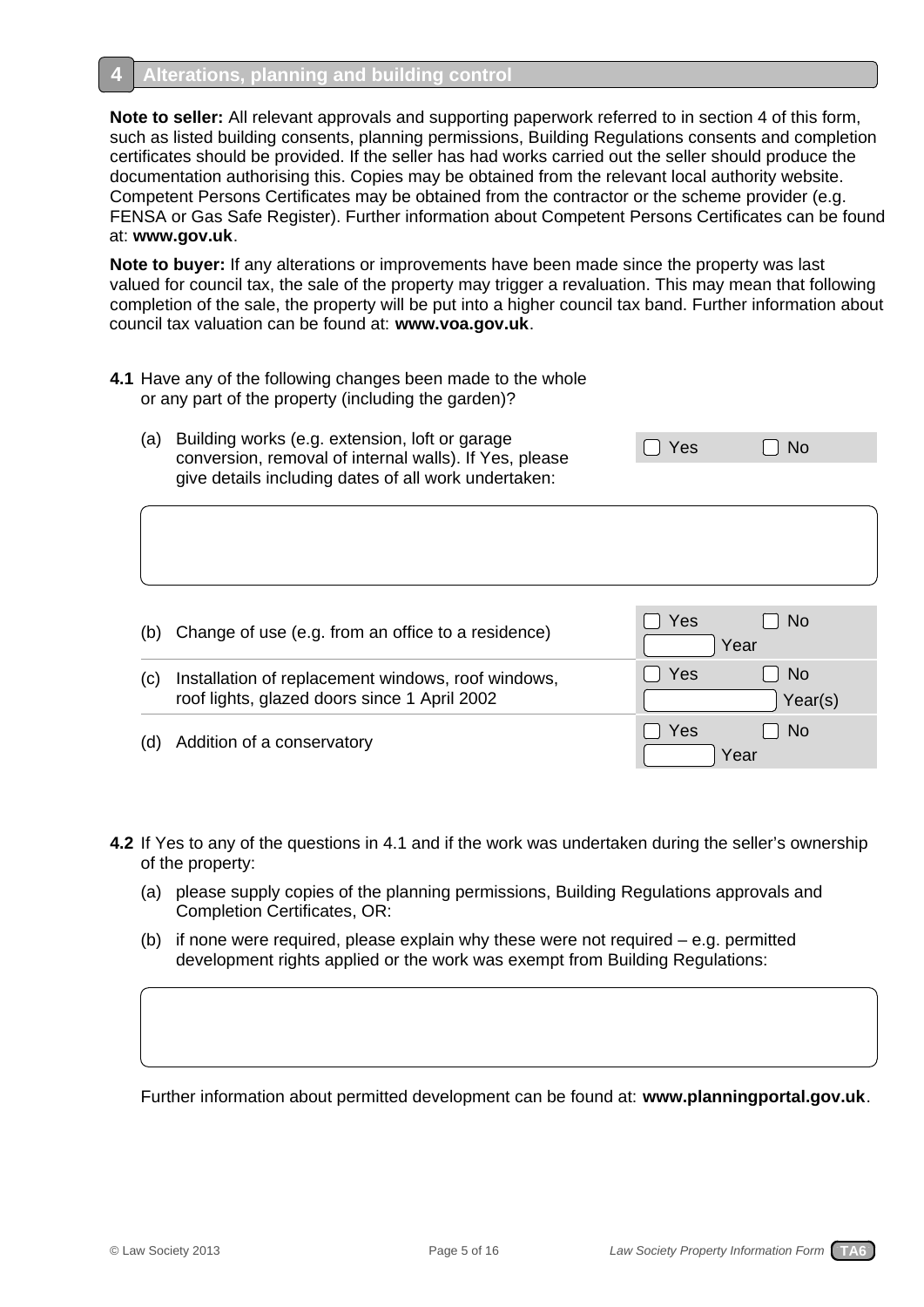|         | <b>LOXULL</b>                                                                                                                                                                                                                  |                  |                        |
|---------|--------------------------------------------------------------------------------------------------------------------------------------------------------------------------------------------------------------------------------|------------------|------------------------|
|         | 4.3 Are any of the works disclosed in 4.1 above unfinished?<br>If Yes, please give details:                                                                                                                                    | Yes              | <b>No</b>              |
|         |                                                                                                                                                                                                                                |                  |                        |
|         | 4.4 Is the seller aware of any breaches of planning permission<br>conditions or Building Regulations consent conditions,<br>unfinished work or work that does not have all<br>necessary consents? If Yes, please give details: | Yes              | <b>No</b>              |
|         |                                                                                                                                                                                                                                |                  |                        |
|         | 4.5 Are there any planning or building control issues to resolve?<br>If Yes, please give details:                                                                                                                              | Yes              | <b>No</b>              |
|         |                                                                                                                                                                                                                                |                  |                        |
| If Yes: | 4.6 Have solar panels been installed?                                                                                                                                                                                          | Yes              | <b>No</b>              |
| (a)     | In what year were the solar panels installed?                                                                                                                                                                                  | Year             |                        |
| (b)     | Are the solar panels owned outright?                                                                                                                                                                                           | Yes              | <b>No</b>              |
| (c)     | Has a long lease of the roof/air space been granted<br>to a solar panel provider? If Yes, please supply copies<br>of the relevant documents.                                                                                   | Yes<br>Enclosed  | <b>No</b><br>To follow |
|         | 4.7 Is the property or any part of it:                                                                                                                                                                                         |                  |                        |
| (a)     | a listed building?                                                                                                                                                                                                             | Yes<br>Not known | <b>No</b>              |
| (b)     | in a conservation area?                                                                                                                                                                                                        | Yes<br>Not known | <b>No</b>              |
|         | If Yes, please supply copies of any relevant documents.                                                                                                                                                                        | Enclosed         | To follow              |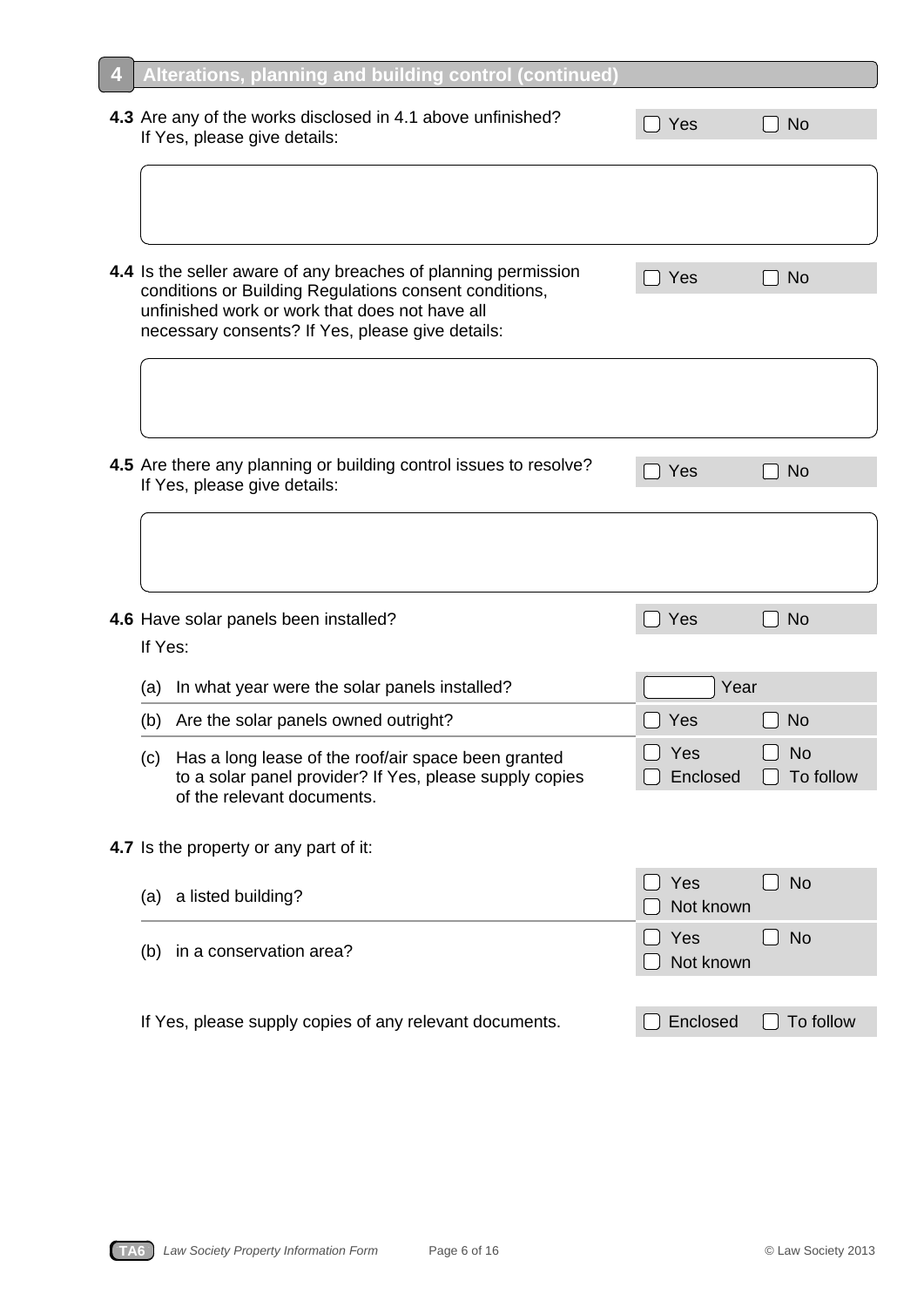| 4 Alterations, planning and building control (continued)                                 |                  |                  |
|------------------------------------------------------------------------------------------|------------------|------------------|
| 4.8 Are any of the trees on the property subject to a<br><b>Tree Preservation Order?</b> | Yes<br>Not known | <b>No</b>        |
| If Yes:                                                                                  |                  |                  |
| (a) Have the terms of the Order been complied with?                                      | Yes<br>Not known | l No             |
| Please supply a copy of any relevant documents.<br>(b)                                   | Enclosed         | $\Box$ To follow |
|                                                                                          |                  |                  |

#### **Guarantees and warranties 5**

**Note to seller:** All available guarantees, warranties and supporting paperwork should be supplied before exchange of contracts.

**Note to buyer:** Some guarantees only operate to protect the person who had the work carried out or may not be valid if their terms have been breached. You may wish to contact the company to establish whether it is still trading and if so, whether the terms of the guarantee will apply to you.

**5.1** Does the property benefit from any of the following guarantees or warranties? If Yes, please supply a copy.

| (a) | New home warranty (e.g. NHBC or similar)           | Yes<br>Enclosed                 | <b>No</b><br>To follow        |
|-----|----------------------------------------------------|---------------------------------|-------------------------------|
| (b) | Damp proofing                                      | $\Box$ Yes<br>Enclosed          | <b>No</b><br>To follow<br>I I |
| (C) | Timber treatment                                   | $\Box$ Yes<br>□ Enclosed        | N <sub>o</sub><br>To follow   |
| (d) | Windows, roof lights, roof windows or glazed doors | I Yes<br>Enclosed               | <b>No</b><br>To follow        |
| (e) | <b>Electrical work</b>                             | $\Box$ Yes<br>Enclosed          | <b>No</b><br>To follow        |
| (f) | Roofing                                            | Yes<br>$\mathbf{L}$<br>Enclosed | <b>No</b><br>To follow        |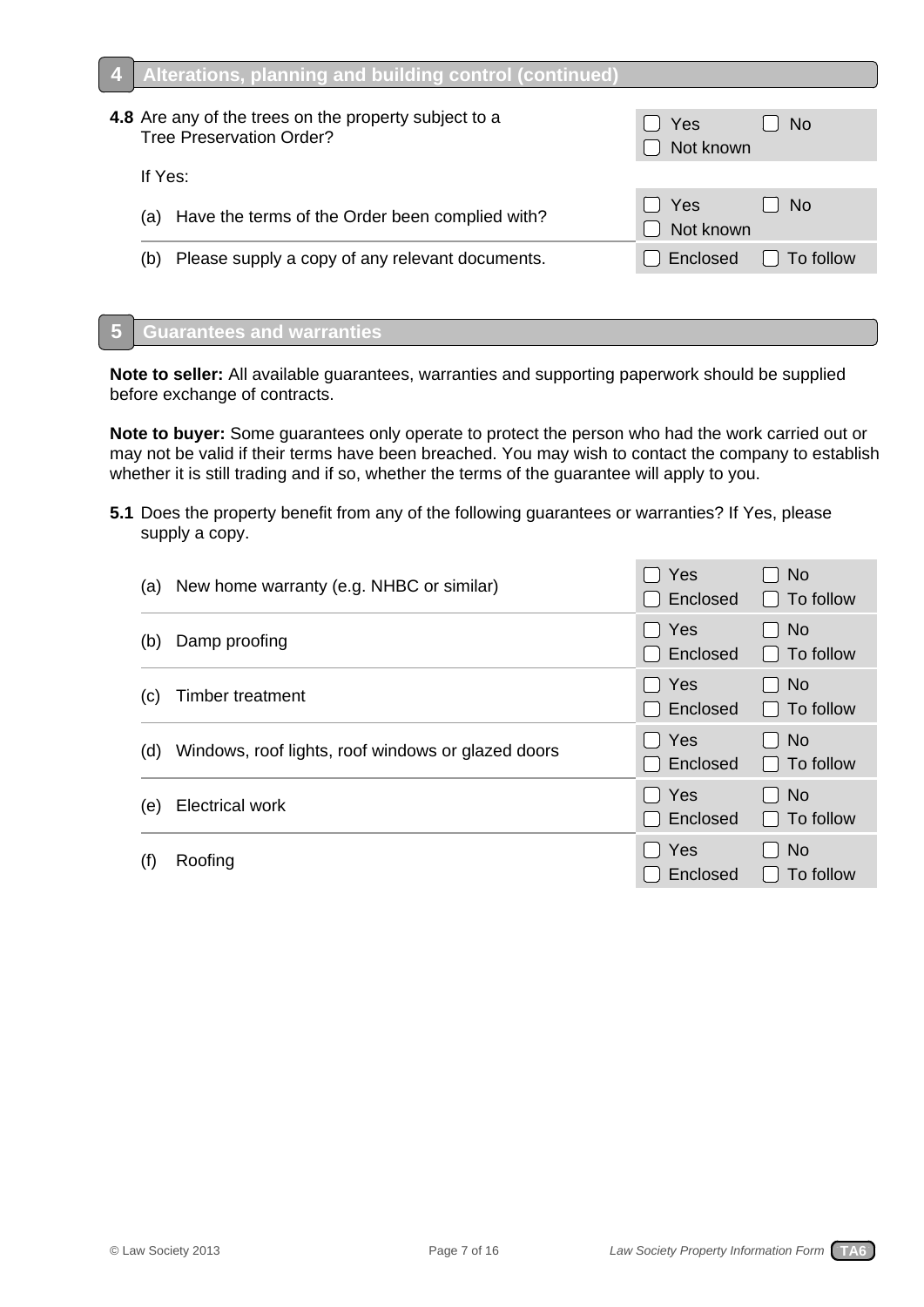| 5 | <u>Guarantees and warranties (continued)</u>                                                               |                 |                        |
|---|------------------------------------------------------------------------------------------------------------|-----------------|------------------------|
|   | Central heating<br>(g)                                                                                     | Yes<br>Enclosed | <b>No</b><br>To follow |
|   | Underpinning<br>(h)                                                                                        | Yes<br>Enclosed | <b>No</b><br>To follow |
|   | Other (please state):<br>(i)                                                                               | Enclosed        | To follow              |
|   |                                                                                                            |                 |                        |
|   | 5.2 Have any claims been made under any of these guarantees<br>or warranties? If Yes, please give details: | Yes             | <b>No</b>              |
|   |                                                                                                            |                 |                        |
|   |                                                                                                            |                 |                        |
| 6 | Insurance                                                                                                  |                 |                        |
|   | 6.1 Does the seller insure the property?                                                                   | Yes             | <b>No</b>              |
|   | 6.2 Has any buildings insurance taken out by the seller ever been:                                         |                 |                        |
|   | subject to an abnormal rise in premiums?<br>(a)                                                            | Yes             | <b>No</b>              |
|   | subject to high excesses?<br>(b)                                                                           | Yes             | <b>No</b>              |
|   | (c) subject to unusual conditions?                                                                         | $\Box$ Yes      | <b>No</b>              |
|   | (d) refused?                                                                                               | $\Box$ Yes      | <b>No</b>              |
|   | If Yes, please give details:                                                                               |                 |                        |
|   |                                                                                                            |                 |                        |
|   | 6.3 Has the seller made any buildings insurance claims?<br>If Yes, please give details:                    | Yes             | <b>No</b>              |
|   |                                                                                                            |                 |                        |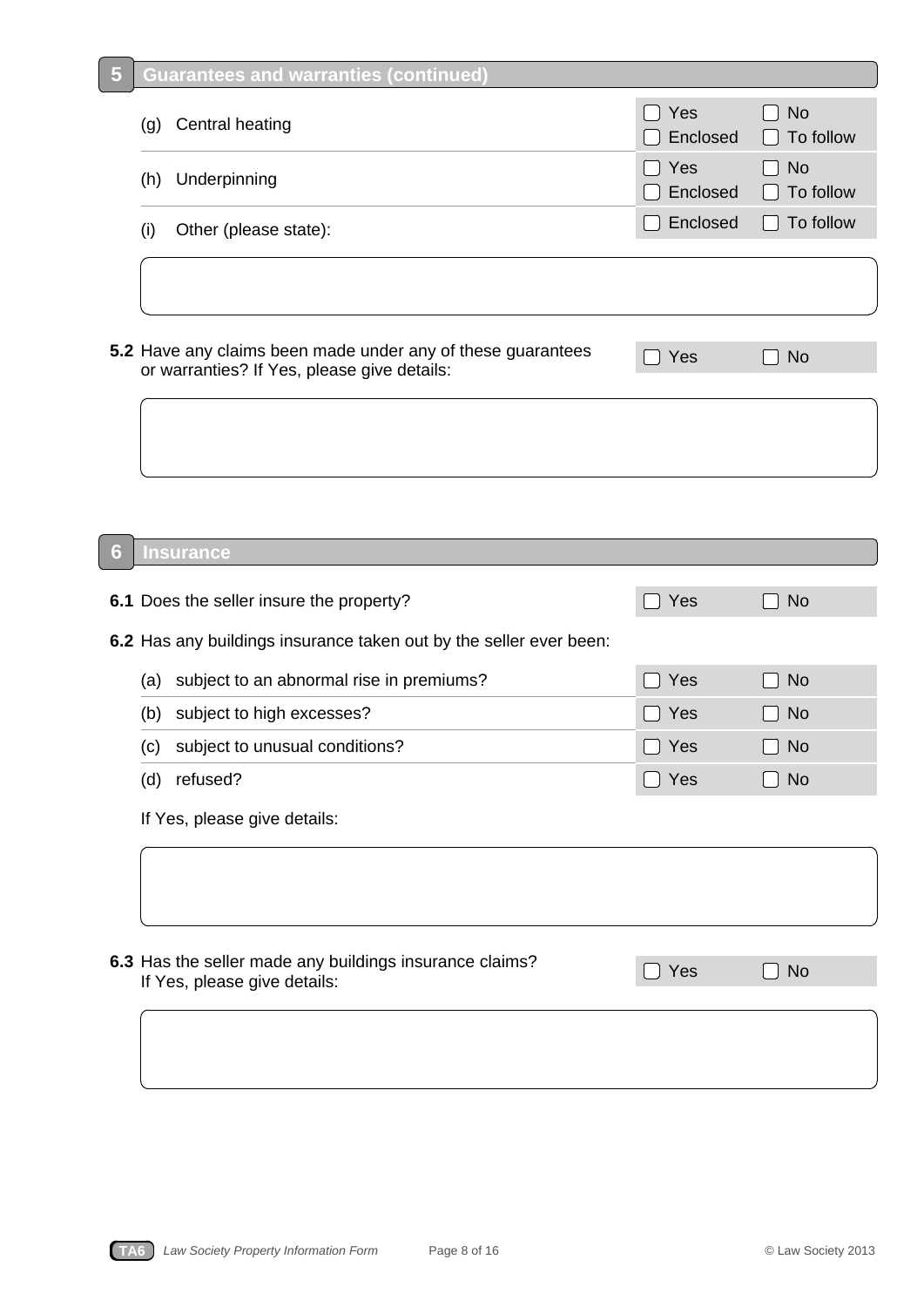### **Flooding**

**7**

**Note:** Flooding may take a variety of forms: it may be seasonal or irregular or simply a one-off occurrence. The property does not need to be near a sea or river for flooding to occur. Further information about flooding can be found at: **www.defra.gov.uk**.

| 7.1 Has any part of the property (whether buildings or<br>surrounding garden or land) ever been flooded? If Yes, | $\Box$ Yes | $\Box$ No |  |
|------------------------------------------------------------------------------------------------------------------|------------|-----------|--|
| please state when the flooding occurred and identify<br>the parts that flooded:                                  |            |           |  |

### **If No to question 7.1 please continue to 7.3 and do not answer 7.2 below.**

**7.2** What type of flooding occurred?

| (a) | Ground water          | $\Box$ Yes | ]No       |
|-----|-----------------------|------------|-----------|
| (b) | Sewer flooding        | $\Box$ Yes | $\Box$ No |
| (C) | Surface water         | $\Box$ Yes | $\Box$ No |
| (d) | Coastal flooding      | $\Box$ Yes | $\Box$ No |
| (e) | River flooding        | $\Box$ Yes | No        |
|     | Other (please state): |            |           |

**7.3** Has a Flood Risk Report been prepared? If Yes, please supply a copy.

| II Yes                           | $\Box$ No |
|----------------------------------|-----------|
| $\Box$ Enclosed $\Box$ To follow |           |

Further information about the types of flooding and Flood Risk Reports can be found at: **www.environment-agency.gov.uk**.

### **Radon**

**Note:** Radon is a naturally occurring inert radioactive gas found in the ground. Some parts of England and Wales are more adversely affected by it than others. Remedial action is advised for properties with a test result above the 'recommended action level'. Further information about Radon can be found at: **www.hpa.org.uk**.

| 7.4 Has a Radon test been carried out on the property?              | Yes     | No.                    |
|---------------------------------------------------------------------|---------|------------------------|
| If Yes:                                                             |         |                        |
| please supply a copy of the report<br>(a)                           |         | Enclosed [ ] To follow |
| was the test result below the 'recommended action<br>(b)<br>level'? | I l Yes | No.                    |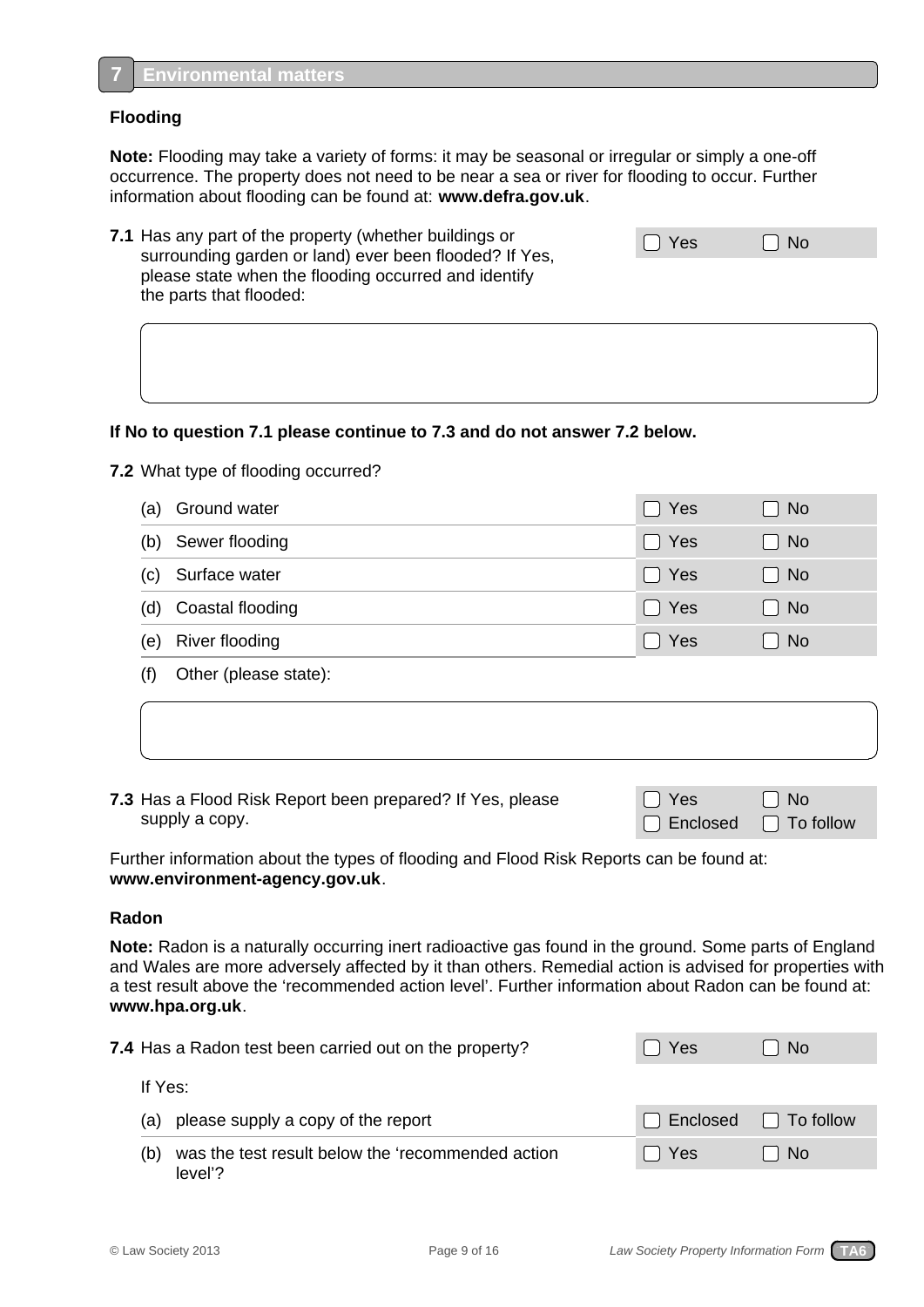**Environmental matters (continued)**

### **Energy efficiency**

**7**

**Note:** An Energy Performance Certificate (EPC) is a document that gives information about a property's energy usage. Further information about EPCs can be found at: **www.gov.uk**.

**7.5** Were any remedial measures undertaken on construction to  $\Box$  Yes  $\Box$  No reduce Radon gas levels in the property?  $\Box$  Not known

- **7.6** Please supply a copy of the EPC for the property. **The EXA CO** Enclosed To follow
- **7.7** Have any installations in the property been financed under the  $\Box$  Yes  $\Box$  No Green Deal scheme? If Yes, please give details of all  $\Box$  Enclosed  $\Box$  To follow installations and supply a copy of your last electricity bill.

Further information about the Green Deal can be found at: **www.gov.uk/decc**.

### **Japanese knotweed**

**Note:** Japanese knotweed is an invasive plant that can cause damage to property. It can take several years to eradicate.

**7.8** Is the property affected by Japanese knotweed?  $\Box$  Yes  $\Box$  No □ Not known If Yes, please state whether there is a Japanese knotweed  $\Box$  Yes  $\Box$  No management plan in place and supply a copy.  $\Box$  Not known  $\Box$  Enclosed  $\Box$  To follow

#### **Rights and informal arrangements 8**

**Note:** Rights and arrangements may relate to access or shared use. They may also include leases of less than seven years, rights to mines and minerals, manorial rights, chancel repair and similar matters. If you are uncertain about whether a right or arrangement is covered by this question, please ask your solicitor.

**8.1** Does ownership of the property carry a responsibility to contribute towards the cost of any jointly used services, such as maintenance of a private road, a shared driveway, a boundary or drain? If Yes, please give details:

|  | Yes. |  | -No |  |
|--|------|--|-----|--|
|  |      |  |     |  |

□ Already supplied

|  | W |  |
|--|---|--|
|  |   |  |
|  |   |  |

**TA6** *Law Society Property Information Form* Page 10 of 16 © Law Society 2013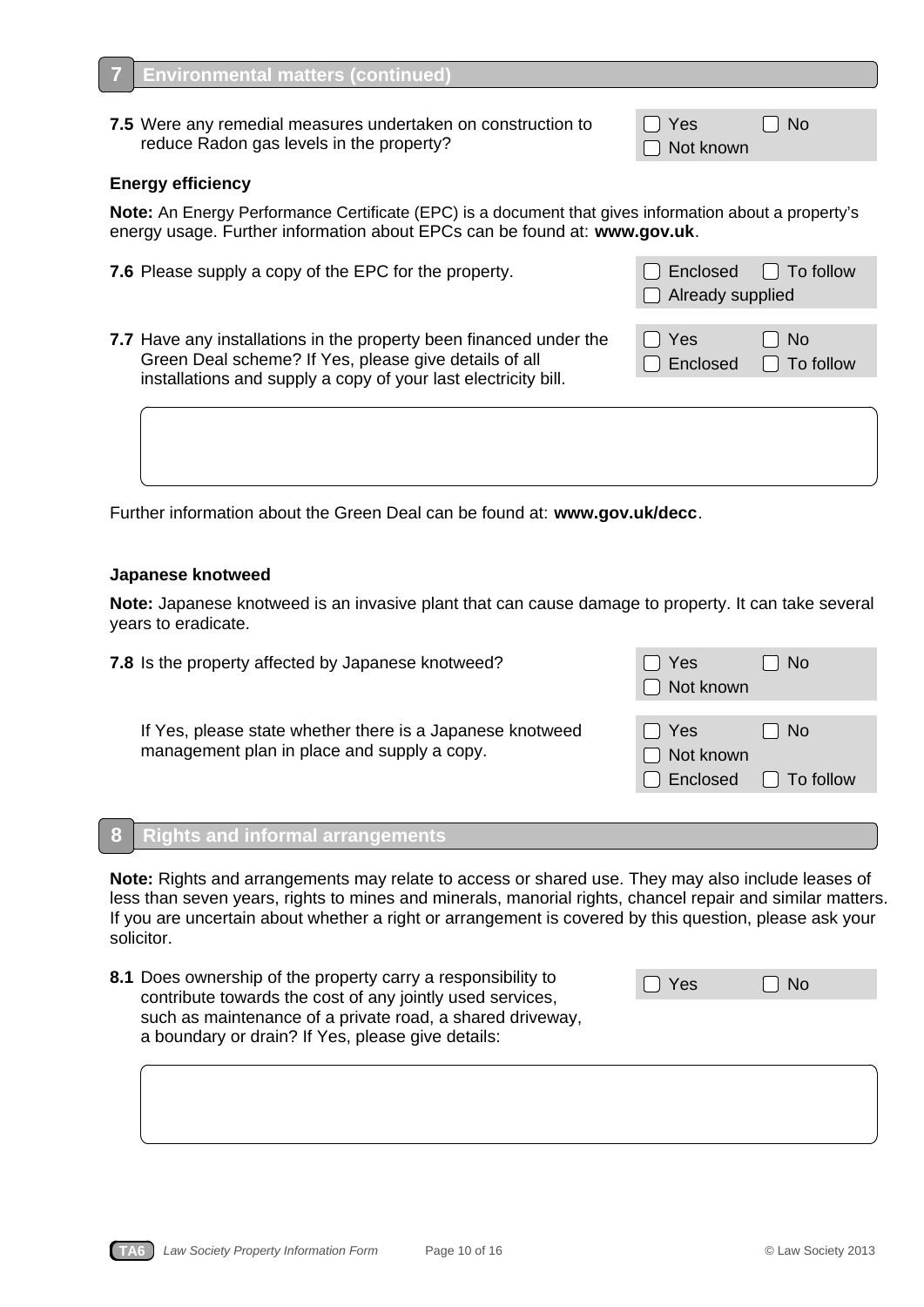| 8.2 Does the property benefit from any rights or arrangements<br>over any neighbouring property? If Yes, please give details:                                       | Yes | No.       |  |
|---------------------------------------------------------------------------------------------------------------------------------------------------------------------|-----|-----------|--|
|                                                                                                                                                                     |     |           |  |
|                                                                                                                                                                     |     |           |  |
| 8.3 Has anyone taken steps to prevent access to the property,<br>or to complain about or demand payment for access to the<br>property? If Yes, please give details: | Yes | <b>No</b> |  |
|                                                                                                                                                                     |     |           |  |

**8.4** Does the seller know of any of the following rights or arrangements which affect the property?

| (a) | Rights of light                                                                     | Yes      | <b>No</b> |  |
|-----|-------------------------------------------------------------------------------------|----------|-----------|--|
| (b) | Rights of support from adjoining properties                                         | Yes      | <b>No</b> |  |
| (c) | Customary rights (e.g. rights deriving from local traditions)                       | Yes      | <b>No</b> |  |
| (d) | Other people's rights to mines and minerals under the land                          | Yes<br>L | <b>No</b> |  |
| (e) | Chancel repair liability                                                            | Yes      | <b>No</b> |  |
| (f) | Other people's rights to take things from the land<br>(such as timber, hay or fish) | Yes      | <b>No</b> |  |
|     | If Yes, please give details:                                                        |          |           |  |
|     |                                                                                     |          |           |  |

**8.5** Are there any other rights or arrangements affecting the  $\Box$  Yes  $\Box$  No property? If Yes, please give details:

## **Services crossing the property or neighbouring property**

- **8.6** Do any drains, pipes or wires serving the property cross any neighbour's property?
- 8.7 Do any drains, pipes or wires leading to any neighbour's property cross the property?

| l I Yes<br>□ Not known    | $\Box$ No |
|---------------------------|-----------|
| $\Box$ Yes<br>□ Not known | $\Box$ No |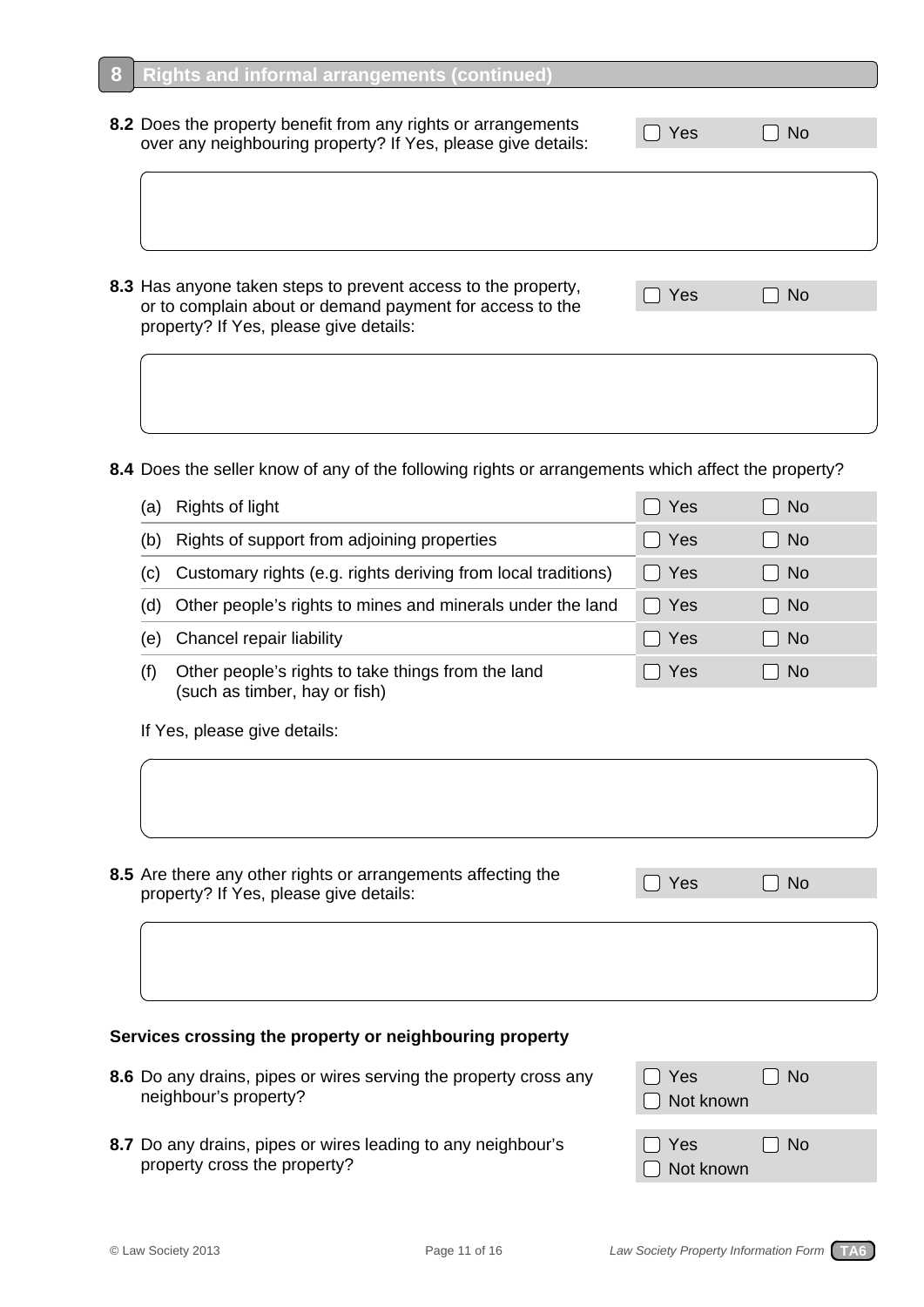| 8 | <b>Rights and informal arrangements (continued)</b>                        |                         |           |
|---|----------------------------------------------------------------------------|-------------------------|-----------|
|   | 8.8 Is there any agreement or arrangement about drains,<br>pipes or wires? | <b>Yes</b><br>Not known | <b>No</b> |
|   | If Yes, please supply a copy or give details:                              | Enclosed                | To follow |
|   |                                                                            |                         |           |
| 9 | <b>Parking</b>                                                             |                         |           |
|   | 9.1 What are the parking arrangements at the property?                     |                         |           |

**9.2** Is the property in a controlled parking zone or within a  $\qquad \qquad$ local authority parking scheme? Not known that we have a set of the set of the set of the set of the set of the set of the set of the set of the set of the set of the set of the set of the set of the set of the set of the

| l Yes     | $\Box$ No |
|-----------|-----------|
| Not known |           |

#### **Other charges 10**

**Note:** If the property is leasehold, details of lease expenses such as service charges and ground rent should be set out on the separate TA7 Leasehold Information Form. If the property is freehold, there may still be charges: for example, payments to a management company or for the use of a private drainage system.

| <b>10.1</b> Does the seller have to pay any charges relating to the<br>property (excluding any payments such as council tax, | $\bigcap$ Yes | $\Box$ No |
|------------------------------------------------------------------------------------------------------------------------------|---------------|-----------|
| utility charges, etc.), for example payments to a                                                                            |               |           |
| management company? If Yes, please give details:                                                                             |               |           |

#### **Occupiers 11**

| 11.1 Does the seller live at the property?                    | II Yes | l I No |
|---------------------------------------------------------------|--------|--------|
| 11.2 Does anyone else, aged 17 or over, live at the property? | II Yes | l I No |

### **If No to question 11.2, please continue to section 12 'Services' and do not answer 11.3–11.5 below.**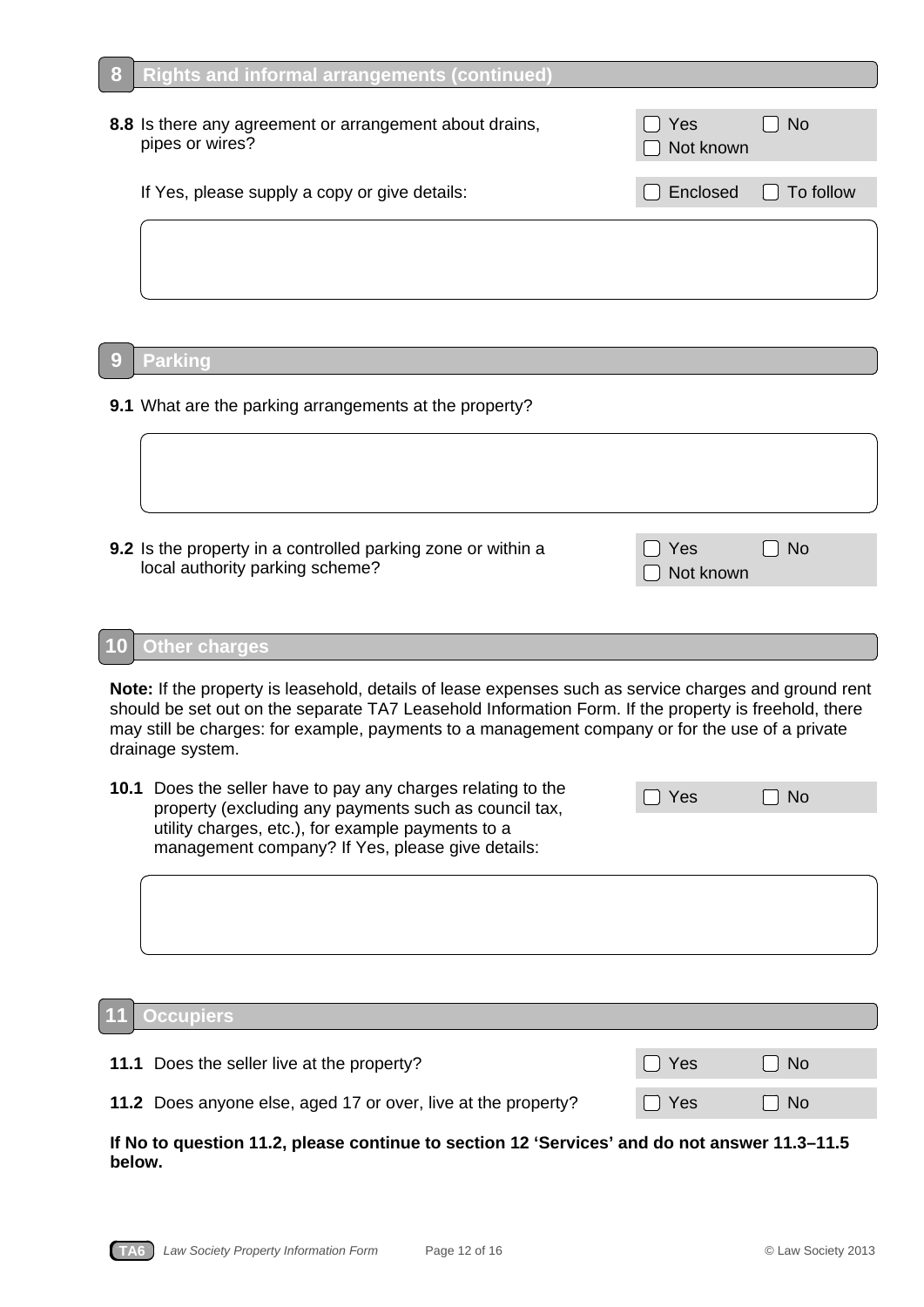completion.

**11.3** Please give the full names of any occupiers (other than the sellers) aged 17 or over:

| 11.4 Are any of the occupiers (other than the sellers), aged 17 or<br>over, tenants or lodgers?                     | Yes             | <b>No</b>              |
|---------------------------------------------------------------------------------------------------------------------|-----------------|------------------------|
| 11.5 Is the property being sold with vacant possession?                                                             | Yes             | <b>No</b>              |
| If Yes, have all the occupiers aged 17 or over:                                                                     |                 |                        |
| agreed to leave prior to completion?<br>(a)                                                                         | Yes             | <b>No</b>              |
| agreed to sign the sale contract? If No, please supply<br>(b)<br>other evidence that the property will be vacant on | Yes<br>Enclosed | <b>No</b><br>To follow |

#### **Services 12**

**Note:** If the seller does not have a certificate requested below this can be obtained from the relevant Competent Persons Scheme. Further information about Competent Persons Schemes can be found at: **www.gov.uk**.

### **Electricity**

| 12.1 Has the whole or any part of the electrical installation been<br>tested by a qualified and registered electrician? |                                                                                                                 | Yes              | <b>No</b>      |
|-------------------------------------------------------------------------------------------------------------------------|-----------------------------------------------------------------------------------------------------------------|------------------|----------------|
|                                                                                                                         | If Yes, please state the year it was tested and provide a copy<br>of the test certificate.                      | Year<br>Enclosed | To follow      |
|                                                                                                                         | 12.2 Has the property been rewired or had any electrical installation<br>work carried out since 1 January 2005? | Yes<br>Not known | N <sub>o</sub> |
|                                                                                                                         | If Yes, please supply one of the following:                                                                     |                  |                |
| (a)                                                                                                                     | a copy of the signed BS7671 Electrical Safety Certificate                                                       | Enclosed         | To follow      |
| (b)                                                                                                                     | the installer's Building Regulations Compliance Certificate                                                     | Enclosed         | To follow      |
| (c)                                                                                                                     | the Building Control Completion Certificate                                                                     | Enclosed         | To follow      |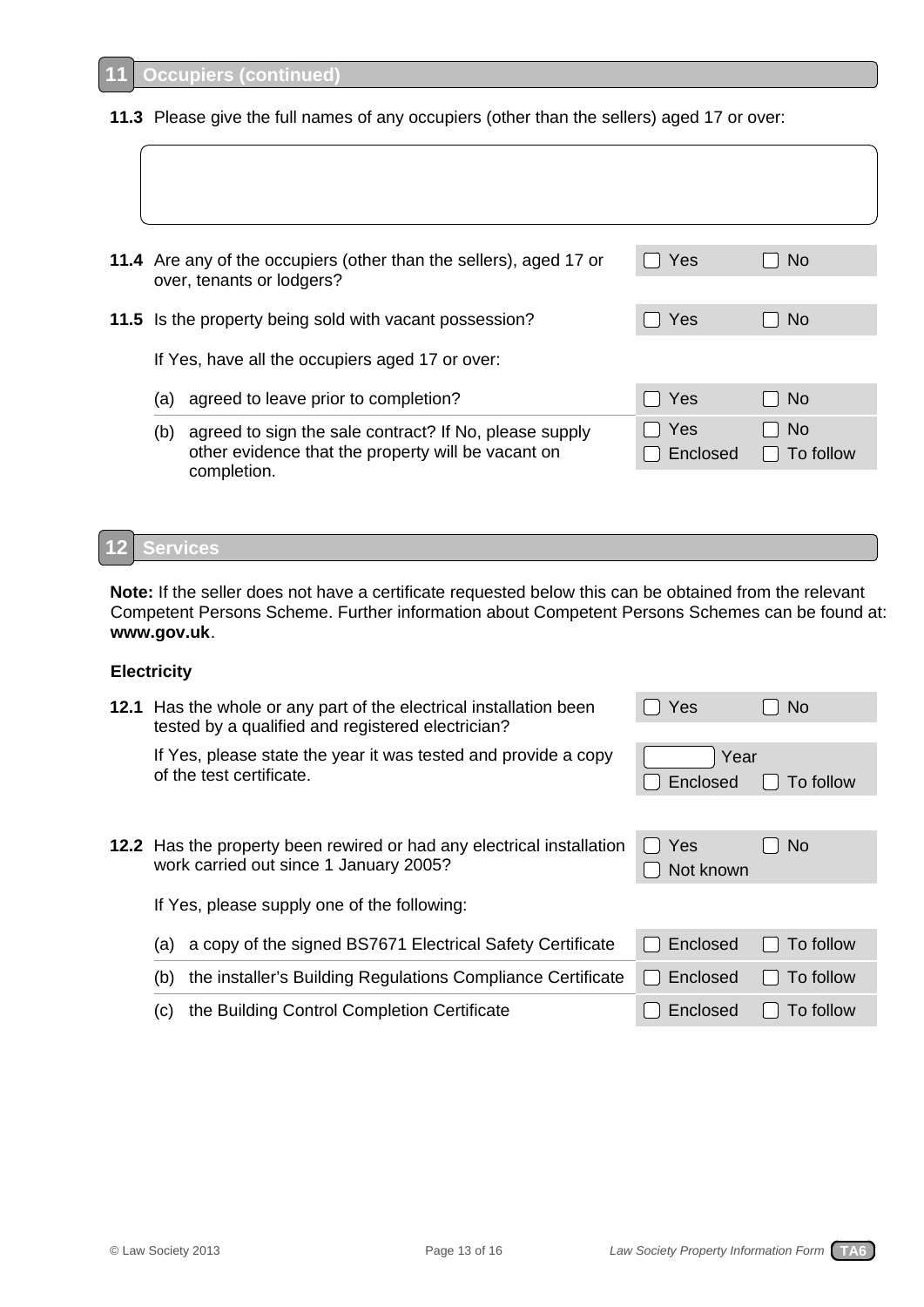### **Central heating**

|         | 12.3 Does the property have a central heating system?                                                                                                                                                       | Yes                                 | No.                         |
|---------|-------------------------------------------------------------------------------------------------------------------------------------------------------------------------------------------------------------|-------------------------------------|-----------------------------|
| If Yes: |                                                                                                                                                                                                             |                                     |                             |
| (a)     | What type of system is it (e.g. mains gas, liquid gas,<br>oil, electricity, etc.)?                                                                                                                          |                                     |                             |
| (b)     | When was the heating system installed? If on or after<br>1 April 2005 please supply a copy of the 'completion<br>certificate' (e.g. CORGI or Gas Safe Register) or the<br>'exceptional circumstances' form. | Not known<br>Enclosed               | Date<br>To follow           |
| (c)     | Is the heating system in good working order?                                                                                                                                                                | Yes                                 | <b>No</b>                   |
| (d)     | In what year was the heating system last<br>serviced/maintained? Please supply a copy of the<br>inspection report.                                                                                          | Year  <br>Enclosed<br>Not available | Not known<br>To follow<br>L |

## **Drainage and sewerage**

**Note:** Further information about drainage and sewerage can be found at: **www.environment-agency.gov.uk**.

### **12.4** Is the property connected to mains:

| (a) foul water drainage?    | . I Yes<br>$\Box$ Not known | No.       |
|-----------------------------|-----------------------------|-----------|
| (b) surface water drainage? | III Yes<br>$\Box$ Not known | $\Box$ No |

### **If Yes to both questions in 12.4, please continue to section 13 'Connection to utilities and services' and do not answer 12.5–12.10 below.**

**12.5** Is sewerage for the property provided by:

|     | (a) a septic tank?            | Yes        | - No |
|-----|-------------------------------|------------|------|
|     | (b) a sewage treatment plant? | <b>Yes</b> | l No |
| (c) | cesspool?                     | Yes        | No   |

**12.6** Is the use of the septic tank, sewage treatment plant or cesspool shared with other properties? If Yes, how many properties share the system?

| I Yes | l I No           |
|-------|------------------|
|       | Properties share |

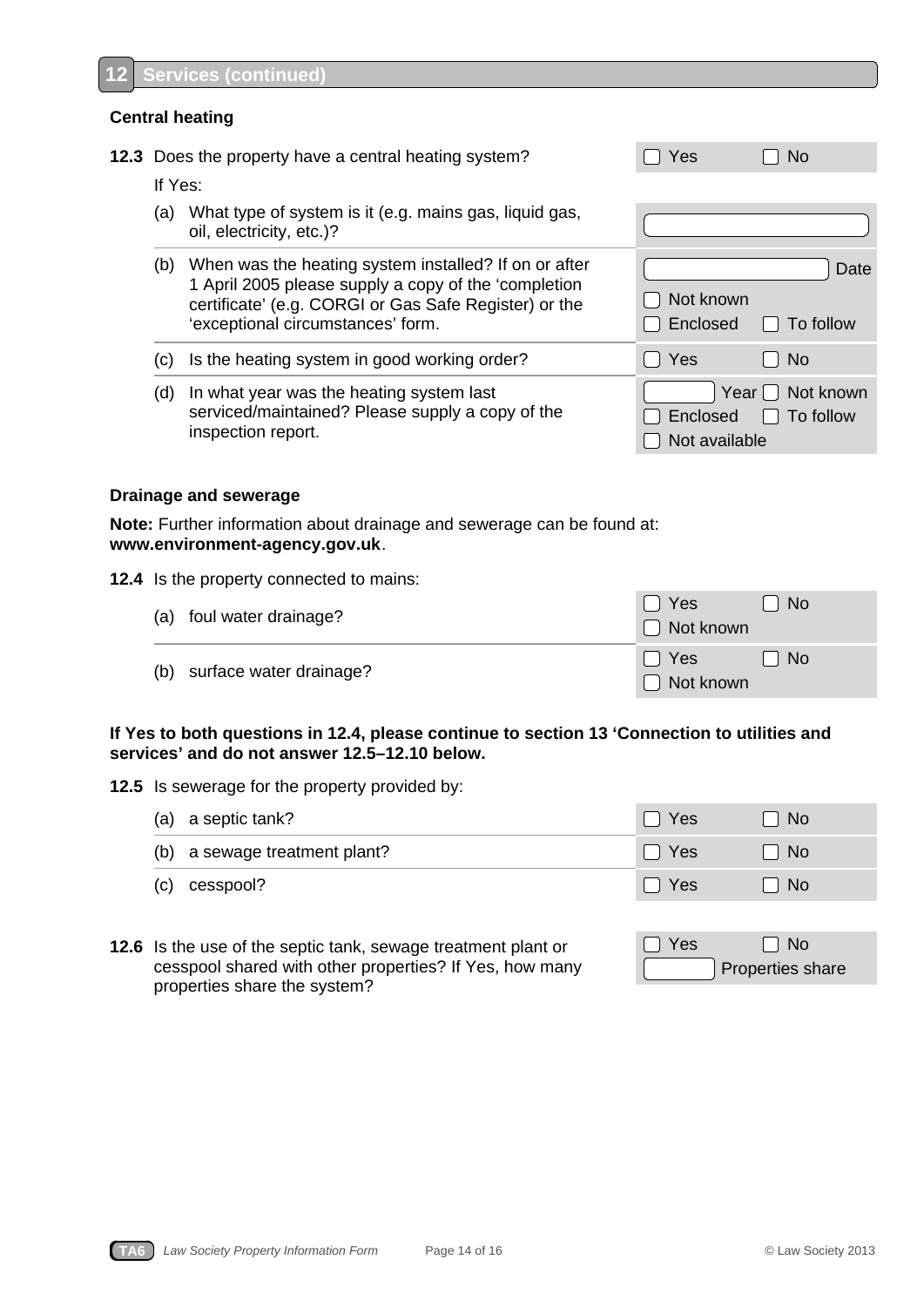#### **Services (continued) 12**

- **12.7** When was the system last emptied? The state of the system last emptied?
- **12.8** If the property is served by a sewage treatment plant, when was the treatment plant last serviced?
- **12.9** When was the system installed? The state of the system installed?

**Note:** Some systems installed after 1 January 1991 require Building Regulations approval, environmental permits or registration. Further information about permits and registration can be found at: **www.environment-agency.gov.uk**.

**12.10** Is any part of the septic tank, sewage treatment plant (including any soakaway or outfall) or cesspool, or the access to it, outside the boundary of the property? If Yes, please supply a plan showing the location of the system and how access is obtained.

| $\Box$ Yes                       | $\Box$ No |
|----------------------------------|-----------|
| $\Box$ Enclosed $\Box$ To follow |           |

#### **Connection to utilities and services 13**

Please mark the Yes or No boxes to show which of the following utilities and services are connected to the property and give details of any providers.

| <b>Mains electricity</b>                                             | Yes $\Box$<br>$No$ $\Box$ | <b>Mains gas</b>      | Yes $\Box$ | <b>No</b> |
|----------------------------------------------------------------------|---------------------------|-----------------------|------------|-----------|
| Provider's name                                                      |                           | Provider's name       |            |           |
| Location of meter                                                    |                           | Location of meter     |            |           |
| <b>Mains water</b>                                                   | No $\Box$<br>Yes $\Box$   | <b>Mains sewerage</b> | Yes $\Box$ | No        |
| Provider's name<br>Location of stopcock<br>Location of meter, if any |                           | Provider's name       |            |           |
| <b>Telephone</b>                                                     | Yes $\Box$<br>No $\Box$   | <b>Cable</b>          | Yes $\Box$ | No        |
| Provider's name                                                      |                           | Provider's name       |            |           |